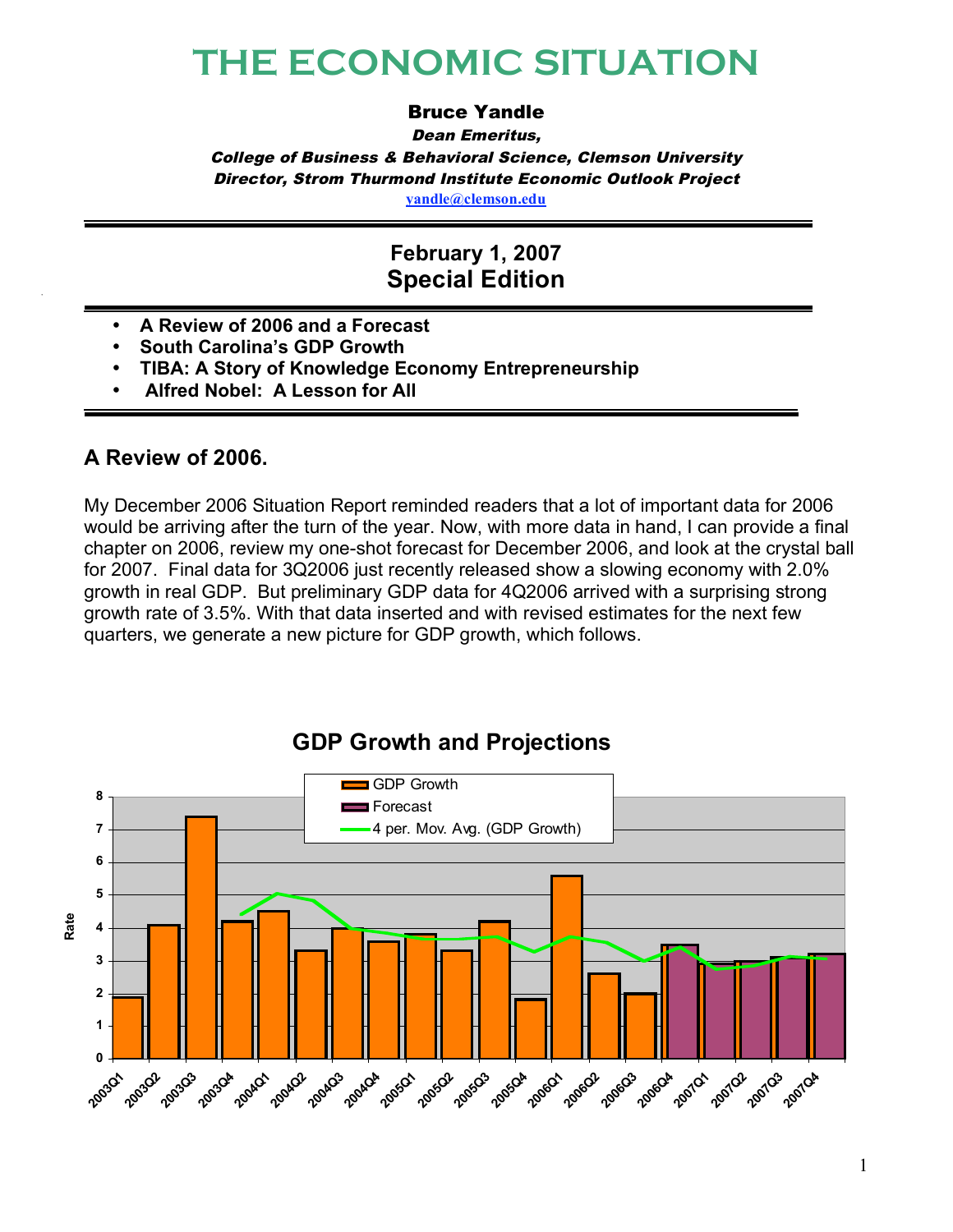The four-quarter moving average in the chart shows GDP growth for 2007 registering about 3.2%, which is weaker than growth for 2005 and 2006. While within the long-term trend of 3.0 to 3.5%, the expected positive growth falls in the category of being OK, not real good, but a lot better than a recession.

With more complete data on CPI core inflation and final data on interest rates and the Dow-Jones now in hand, it is possible to compare the final December 2006 numbers with those I predicted some 12 months ago. (Oh, I wish didn't have to do this.) And I caution that it is not a pretty picture. In fact, if the year had ended in November, I would look a whole lot smarter than I do now. It is amazing what 30 days can do!

The accompanying chart gives the data.

|                            |                      |          | 12/06 Forecast Actual 12/06   |  |
|----------------------------|----------------------|----------|-------------------------------|--|
|                            |                      |          |                               |  |
|                            | <b>GDP</b>           | $3.8\%$  | $3.4\%*$                      |  |
|                            | <b>Inflation</b>     | 2.7%     | 2.6%                          |  |
|                            | 30-yr. Mortgage      | 6.80%    | 5.82%                         |  |
|                            | <b>Unemploy Rate</b> | $4.4\%$  | 4.5%                          |  |
|                            | Prime                | 7.70%    | 8.2 5%                        |  |
|                            | <b>Dow</b>           | 11,500   | 12,4 60                       |  |
|                            | Employ.              | 200M     | 150M                          |  |
|                            | Oil                  | \$67.00  | $\blacktriangledown$ \$ 58.00 |  |
|                            | Gold                 | \$510.00 | \$604.00                      |  |
| $0106 * S$ till not final. |                      |          |                               |  |

I have stared at this data for quite a bit over the last few days, trying to identify the factors that upset my 2006 forecast for year-end values. The price of oil is one of the major contributors to my demise. I mark the major item with an arrow. As the price of oil fell in the last few months of 2006, the Dow went up. Then, when the price of oil was skyrocketing in mid-2006, GDP growth slowed. In a few words, it was oil volatility that seems to have done the job on major parts of my December 2006 forecast.

But there is more.

As the dollar weakened against world currencies, the price of gold moved higher, the ability of foreigners to buy dollars and invest those dollars in U.S. bonds was improved. Credit market interest rates fell.

Well, there you have a few explanations. You can't blame me for not trying.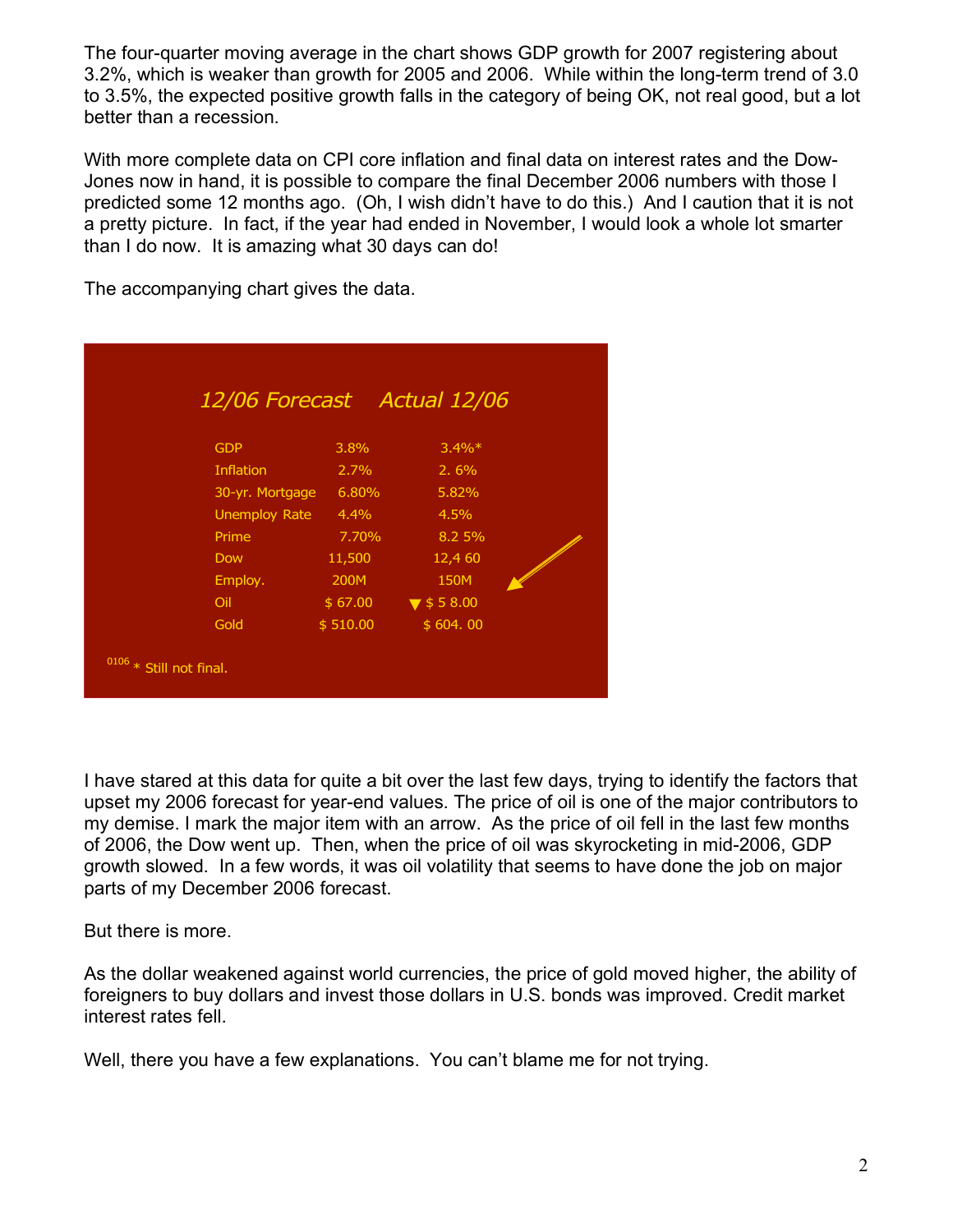#### **What about December 2007?**

Bowed but not beaten, I offer my forecast for December 2007. Take a look at the accompanying chart.

|                  |          | 12/06 Forecast Actual 12/06 12/07 |          |
|------------------|----------|-----------------------------------|----------|
| <b>GDP</b>       | $3.8\%$  | $3.4\%$                           | 3.2%     |
| <b>Inflation</b> | 2.7%     | 2.6%                              | 2.5%     |
| 30-yr. Mortgage  | 6.80%    | 5.82%                             | $6.0\%$  |
| Unemploy. Rate   | $-4.4\%$ | 4.5%                              | 4.0%     |
| Prime            | 7.70%    | 8.25%                             | 7.75%    |
| <b>Dow</b>       | 11,500   | 12,460                            | 13,200   |
| Employ.          | 200M     | 150M                              | 170M     |
| Oil              | \$67.00  | \$58.00                           | \$45.00  |
| Gold             | \$510.00 | \$604.00                          | \$600.00 |

I expect GDP growth to be weak in the 2007's first half, but to accelerate towards 3.5% in the last six months of year. Core CPI inflation should be controlled at about the current level, and further weakening in the dollar in foreign exchange should put a bit of upward pressure on the 30-year mortgage rate.

I believe the Fed will reduce overnight interest rates in the last half of the year, which will translate into a lower Prime. And I expect lower rates and lower oil prices to be good news for equity markets. My fingers are crossed. I hope we see the Dow move about 13,000. My portfolio can stand some help.

And now, the race is on.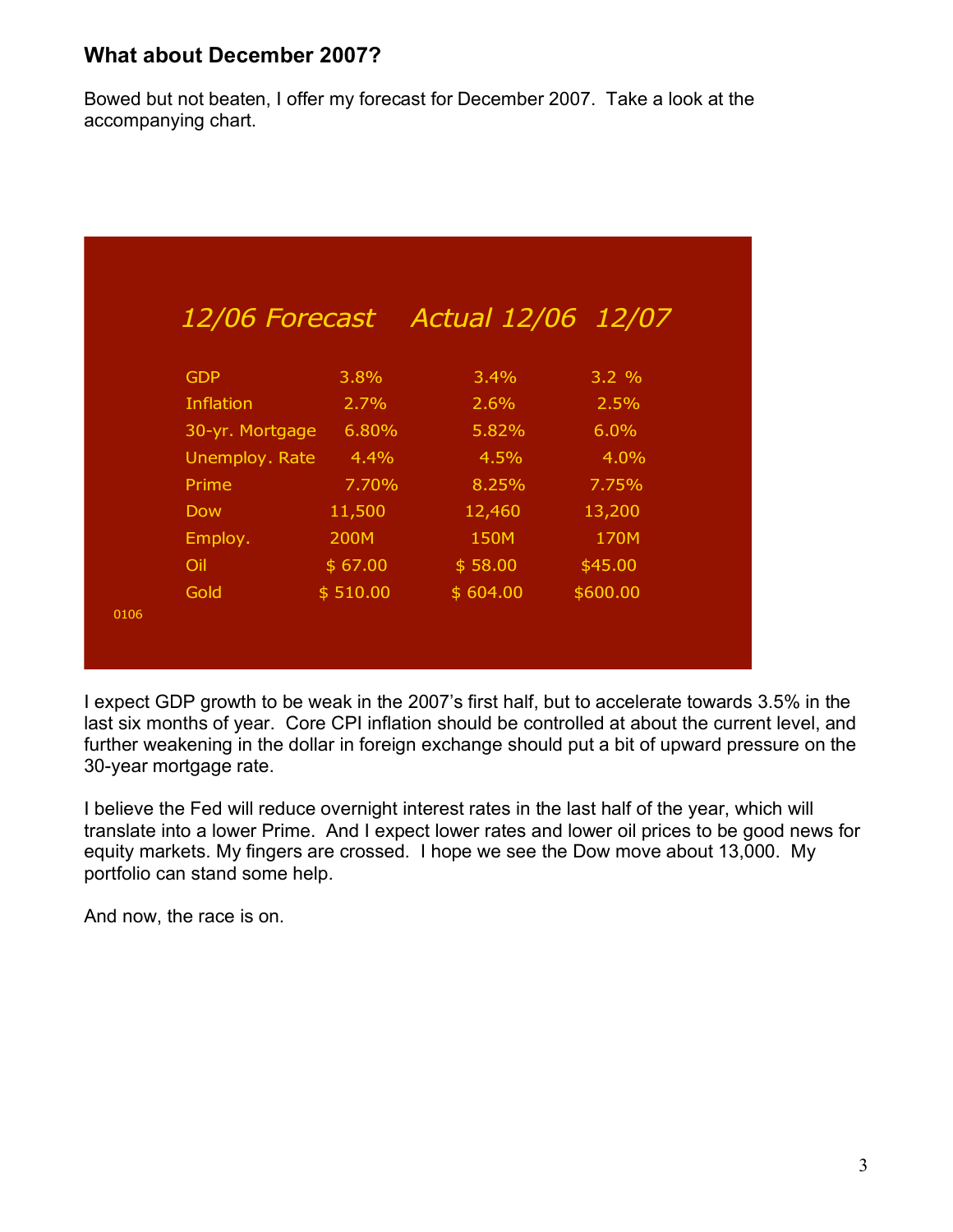#### **S. C. GDP Growth**

I recently discovered some mapped state and regional data provided by the Department of Commerce's Bureau of Economic Analysis. The next two charts show average growth in state GDP across 2000-2005 and average growth in manufacturing GDP for the same period. South Carolina does not look so good on total GDP growth, especially when compared with other states in the region. State GDP growth, which is measured in nominal dollars, is somewhat more than the rate of inflation. Put another way, only small gains have been made in real GDP across 2000-2005.



**Nominal Chained Dollars**

**AVERAGE STATE GDP GROWTH: 2000-2005**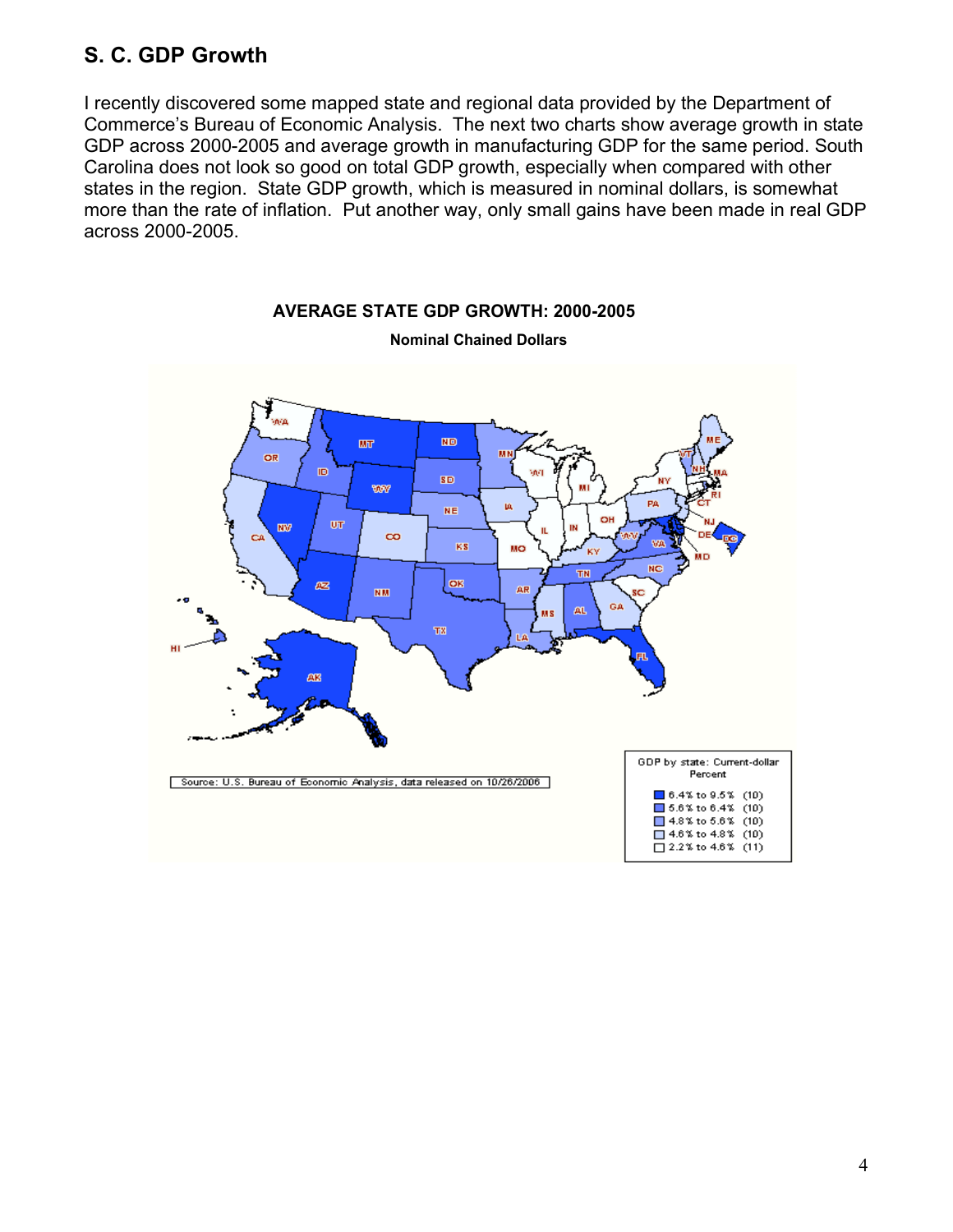But manufacturing GDP growth makes for a prettier picture. As seen here, South Carolina manufacturing growth is greater than the neighbors north and south. But be careful before ordering champagne for celebrating. The legend tells us that South Carolina is in a category of states that registered 0.7% to 2.2% growth in nominal GDP, which is less than the rate of inflation.



#### **AVERAGE GROWTH IN MANUFACTURING GDP: 2000-2005**

## **A Note to the Readers A Note to Readers**

From time to time, I will provide a brief report on entrepreneurial ventures in the region. **The item here is the first. The item that follows is the first.**